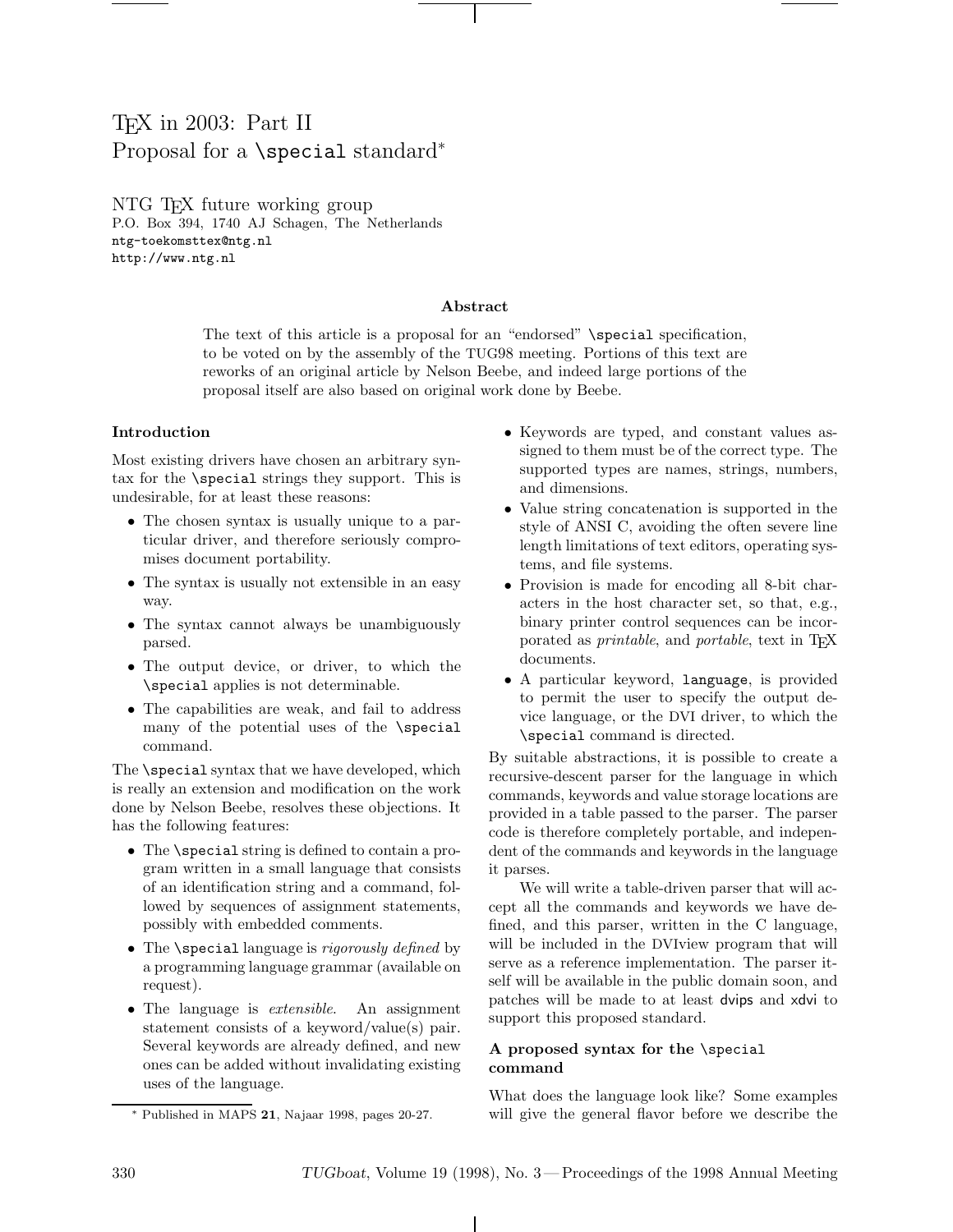TEX in 2003: Part II Proposal for a \special standard

details of the grammar. Here are some fragments of hypothetical TEX input which show some of the \special commands:

% Display a picture with the upper-left % corner at the current point \special{\*\*include pict.eps}

```
% Display a picture at its original
% absolute page position
\special{**overlay "pict.001",
         filetype metapost}
```
% Display a figure at half size \special{\*\*include "pict.eps", scale 0.5 0.5}

% Switch to a different colour \special{\*\*colour .09 .06 .6, model rgb}

Naturally, the details of a \special command invocation should be hidden away in suitable macros that are easy to use.

#### **The language grammar**

Nelson Beebe presented a formal grammar for his language in the article (give citation and  $\dots$ ). For the purposes of the current proposal, that grammar is not repeated, we provide a textual explanation.

We will start by defining the various primitive types that are supported:

**Spaces.** White space is ignored except as delimiting characters, so the specification can be formatted for readability, or for compactness. Token may not contain embedded blanks (except strings of course).

**Comments.** Comments are from percent to endof-line, like in TEX. Comments cannot occur inside of strings or keywords, so this is not a comment:

```
\special{**message "Here % is some text"}
and this is in fact illegal:
```

```
\special{**mes% neat eh?
    sage "Here % is some text"}
```
**Names.** The grammar states that an extended letter is a digit, letter, hyphen, dot, or underscore. These are the characters that are allowed in commands, keywords, alternative values and unquoted strings. Lettercase is not significant in these cases.

The characters permitted are chosen such that, for instance, simple filenames can be used without surrounding quotes (see below for more info on strings and alternative values).

An "alternative value" is actually a string with some predefined values.

**Numbers.** Numeric constants are parsed by the ANSI C library routine, strtod(), which expects to see numbers in the form:

```
[whitespace][sign][digits][. digits]
  [{e|E}[sign]digits]
```
**Dimensions.** Dimensions can be given in any absolute unit known to TFX (bp cc cm dd in mm pc pt sp). Note that the font-specific em and ex are not allowed. Since tokens may not contain embedded blanks, 210mm is legal input, but  $210 \text{ m}$  is not.

Any keyword that accepts dimensions as arguments will also accept numbers. In the absence of a dimensional unit, a default value will be used. This default can be defined with a separate \special (see below under defaultunits for important usage information), or, in the absence of that \special, the driver will presume scaled points (sp).

**Strings.** The grammar supports unquoted strings and two kinds of quoted strings.

An unquoted string has to be one word only (since there are no spaces allowed), and can only use the characters that are legal extended letters as defined above.

The normal kind of quoted string is delimited by double quotes, and inside it are recognized all the escape sequences supported by the C language. The raw kind is delimited by single quotes; only escapesingle-quote pairs are recognized inside it. This is more convenient when it is necessary to have strings with several backslashes, since it then avoids having to double all of them. Once normal and raw strings are parsed, they are stored identically.

Backslashes in literal strings and filenames pose a small problem for the user, because T<sub>EX</sub> will ordinarily try to interpret control sequences triggered by backslashes in the argument of the \special command. Although it would have been possible to choose another escape character than backslash for such strings, this would likely prove confusing to those users who are used to C and UNIX, where the backslash escape character is firmly entrenched.

Fortunately, the solution is not difficult, because TEX does not have backslash hardcoded as a control sequence prefix; you can change it by altering TEX's catcodes.

In the descriptions of the \specials below, the characters n and m are used to indicate a value from a fixed set of alternatives, s is used to indicate all sorts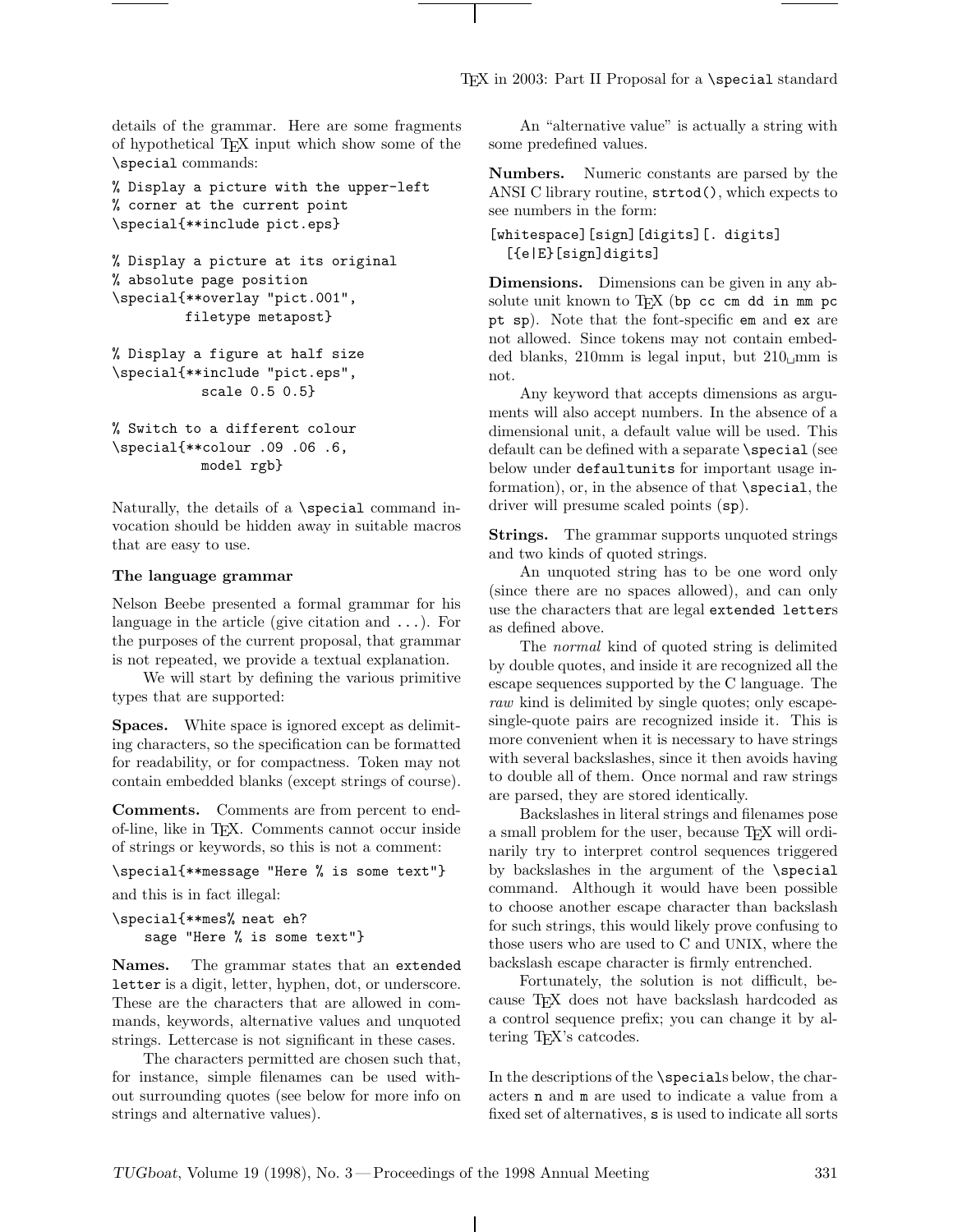of strings, x, y and z (possibly with numeric tags) are used for dimensions, and a through j are used for numbers.

Now let us move to the portions of a \special that actually define things. The structure of a \special command is as follows:

**ID bytes.** The first 2 characters in every \special are to be the two tokens \*\*. The rationale behind this is that a convention like this makes it easier to adjust programs that have to remain backwardcompatible with their old private syntax. As far as we know, this particular sequence of tokens is never used in current \specials.

**Command.** The next word is the principal command for this \special. Depending on the command itself, it may have arguments or it may be a single command.

**Assignments.** Optionally, the command can be followed by a series of keywords that supply extra information. Keywords follow the same syntax as commands, so there can be zero or more arguments to a keyword.

In a series of assignment statements, the order of the keywords is not significant, except that if duplicate keywords are specified, the value of the last one is used.

Every keyword-value group needs to be separated from the previous one by a separator, which may be either a semicolon or a comma. This is correct:

```
\special{**include "pict.eps";
           scale 0.5 0.5}
```
And this is not:

```
\special{**include "pict.eps"
           scale 0.5 0.5}
```
**Separating items.** Finally, the assignment statement may use either the equals or colon operator, or the operator may be omitted altogether. This supports the common forms:

```
\special{**include=pict.eps}
\special{**include:pict.eps}
\special{**include pict.eps}
```
Because the values have very limited syntactical possibilities, there is no ambiguity created by this.

# **The** \special **language**

The preceding section defined the grammar for the \special language. We now need to define what commands and keywords will be recognized. As emphasized above, the language is extensible, and the parser that we will implement for it makes it easy to add new commands and keywords without touching a single line of the parser code itself.

However, we presume that there will be a maintainer or maintenance group assigned to take care of this specification, and this person has the right to refuse to accept extensions that do not fit in.

**Generic keywords.** The full set of commands and keywords that are recognized is given below, but we will start off with some general keywords. These keywords can be used within any \special, and also be used as a command. They will not be mentioned separately in the descriptions of the other \specials:

#### **Keyword Value Action**

| message | S | Supply an operator mes-<br>sage to be sent to the |
|---------|---|---------------------------------------------------|
|         |   | terminal and log file.                            |
| h r     | n | Supplies a name that<br>uniquely identifies this  |
|         |   | \special.                                         |
| use     | n | Supplies a name that                              |
|         |   | identifies a previously                           |
|         |   | defined \special.                                 |

The message string provides a means for operator communication; for example,

```
message "Thesis bond paper for this job"
```
The message is sent verbatim to the terminal and the log file.

The id allows identification of the \special it occurs in. The command and the keywords and values associated with this \special, are saved and available for later reuse through use. The current location in the file is also saved, for later retrieval by one of the cross-link \specials.

The usage of use is as follows: first, all of the data from the \special to which it refers, minus the id value, are inserted in the current \special, and any other values that occur in the current \special are used to override the inherited options. An example is probably the best way to show this. After

```
\special{**include "pic1.eps";
           scale 0.5 0.5;
           id mypic}
```
The following command re-does precisely the same in a later portion of the document,

\special{\*\*use mypic} and \special{\*\*use mypic; scale 1 1;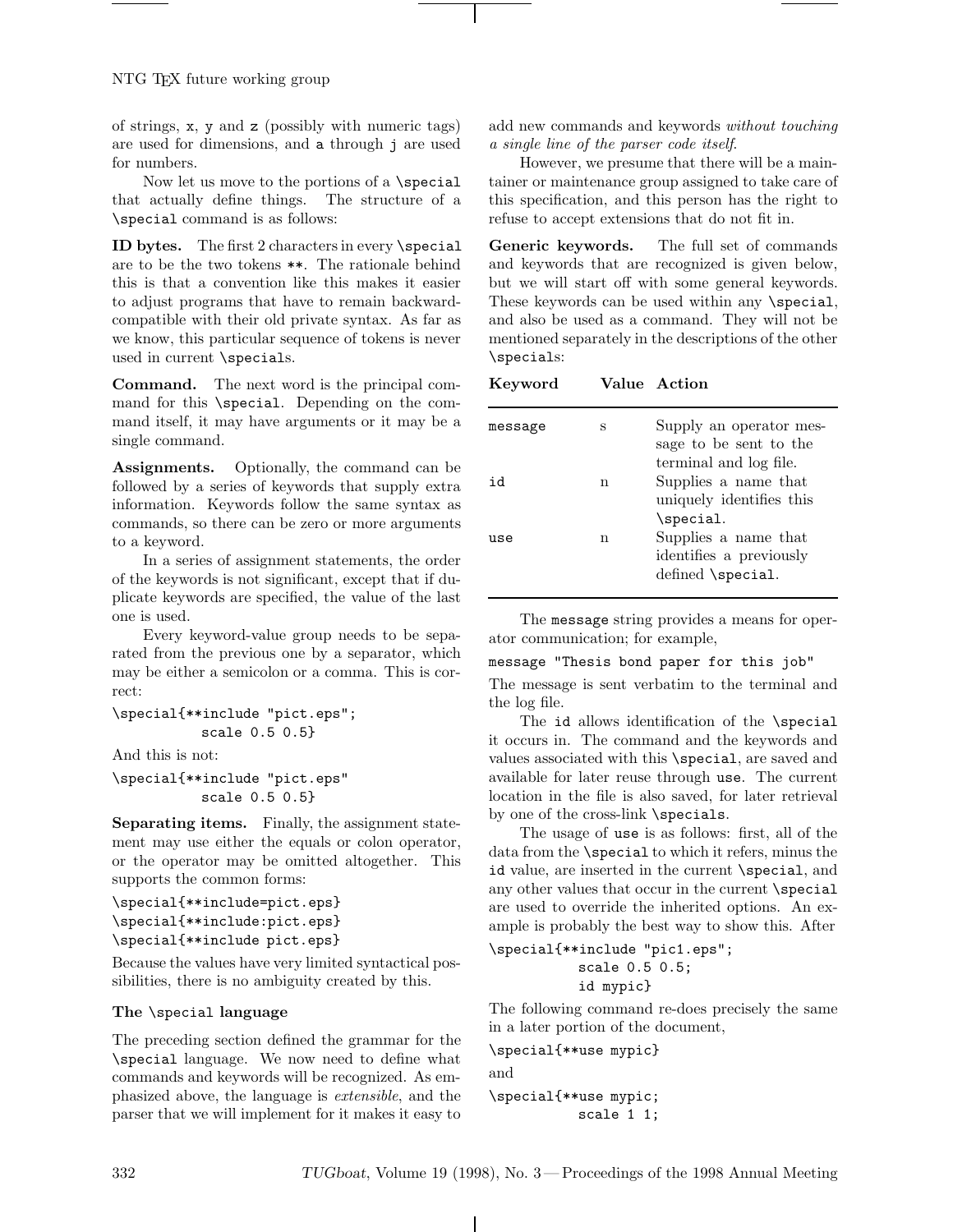## id mypic2}

inserts the same figure, but at a different scale. It also assigns a new id to this current \special. The following is also allowed

```
\special{**include "pic2.eps";
           use mypic;
           id mypic2}
```
but it is not legal to switch to an entirely different command, like overlay.

Drivers are allowed to set an upper limit to the number of *distinct* ids that can be used in a document, but this limit should not be lower than 256. There is never a point to limit the total amount of ids, since later definitions will just overwrite the previous one with the same name.

There is at the moment exactly one command that affects the \special parser itself:

**Keyword Value Action**

| defaultunits n | Sets the default units<br>to one of the defined<br>dimension types instead |
|----------------|----------------------------------------------------------------------------|
|                | of sp.                                                                     |

**Commands for graphics inclusion.** There are three possible ways of including a graphic figure file from disc:

| Keyword  |   | Value Action                                            |
|----------|---|---------------------------------------------------------|
| include  | S | Insert file contents with<br>relative page positioning. |
| overlay  | S | Insert file contents with<br>absolute page positioning. |
| underlay | S | Insert file contents with<br>absolute page positioning. |

The filename string can be used for normal local files, but it can also be used for URLs, following the normal rules for URL specification. If no explicit protocol (like http or ftp) is given, the name is assumed to be a local file. Even non-networked drivers are required to correctly handle one protocol: file://.

In all these three cases, drivers can opt to give a default search path for figure files with relative path names, but this is not required nor encouraged. The driver is not required to include any file type except dvi.

overlay and underlay are supposed to start from the lower-left corner of the physical page, with coordinates as in PostScript: up and right are positive values for x and y. In cases where there is no obvious lower-left corner (as may be the case for online backends), the lower-left corner is defined to be at the end of the output medium.

include places the top-left corner of the image at TEX's current point. Here coordinates are as in DVI: down and right are positive values for x and y.

The difference between overlay and underlay should be clear: overlays can actually obstruct other images and text on the page (depending on where precisely on the page the \special was given), underlays can never do this, but a second underlay might be on top of the previous one.

If the file cannot be opened, or for relative positioning, the bounding box cannot be determined, a warning message is issued and the \special command is ignored.

There is also a \special command available for the inclusion of literal drawing commands:

**Keyword Value Action**

| graphics | S | Execute the graphics prim-<br>itives in string (defined<br>below). |
|----------|---|--------------------------------------------------------------------|
|          |   |                                                                    |
|          |   |                                                                    |

The graphics keyword value is used to insert simple generic graphics commands in one of the existing (mini-)languages for graphics. These are properly handled by using the graphics and type keywords together.

```
\special{**graphics = "...",
         type = topic}
```
The driver will issue an error if there is a graphics command without a type specified as well, and the corresponding \special will be ignored. The driver is not required to execute graphics unless the type is dvi.

All four graphics \specials accept the following options:

```
Keyword Value Action
boundingbox x1 y1 x2 y2Defines the four dimen-
                      sions of the lower-left and
                      upper-right corners of the
                      box which bounds the
                      figure.
clipbox x1 y1 x2 y2
                      If present, clipping to the
                      specified four dimensions
                      should occur.
```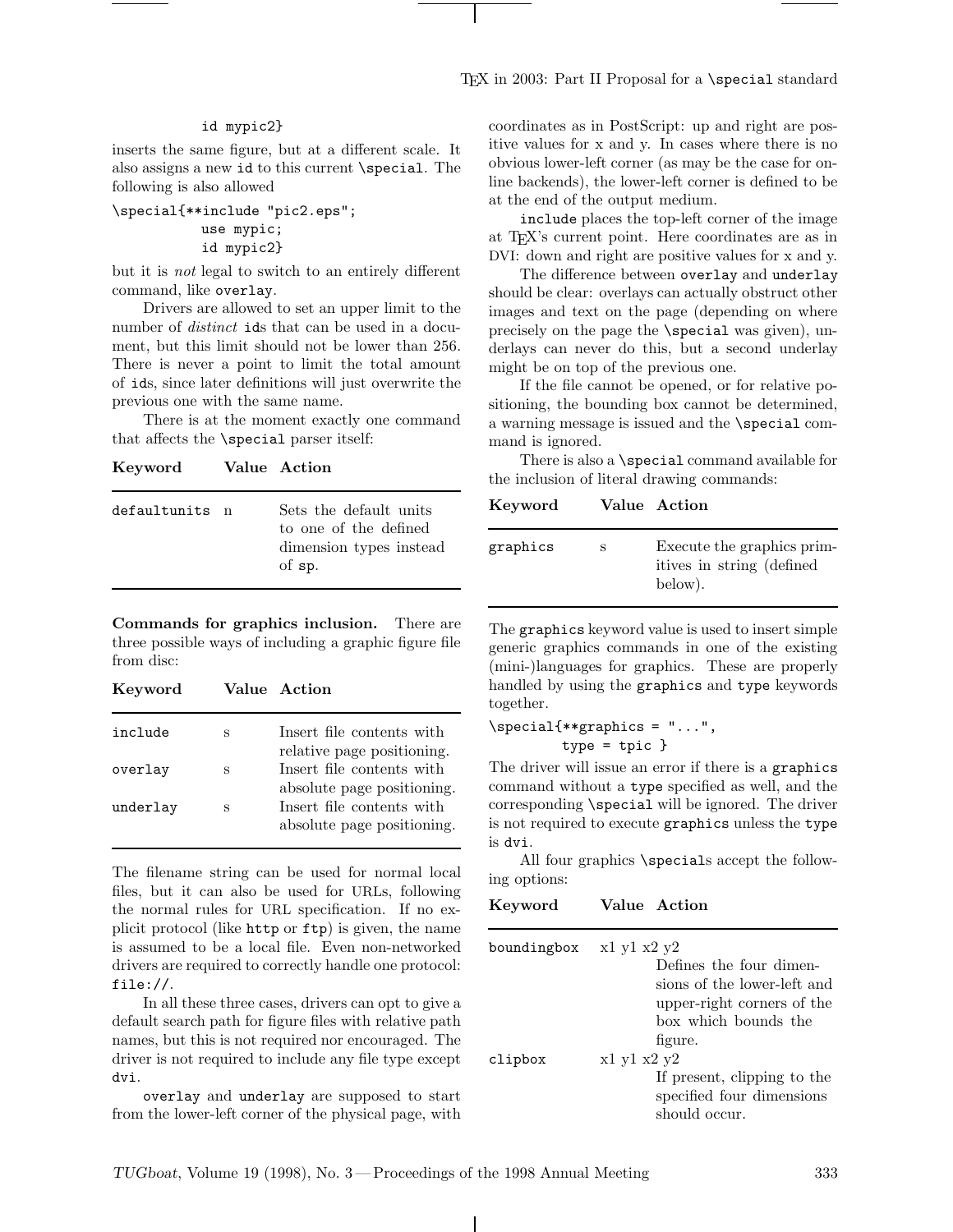# NTG TEX future working group

| position | $n \, m$ | Specify the reference point<br>on an inserted figure which<br>is to be mapped to the<br>current page position. | translate | x y | Defines two dimensions<br>that shift the figure's<br>reference point from the<br>default value. |
|----------|----------|----------------------------------------------------------------------------------------------------------------|-----------|-----|-------------------------------------------------------------------------------------------------|
| size     | x y z    | three values that are ab-<br>solute dimensions for the<br>size of the figure.                                  | scale     | a b | one or two numbers that<br>are relative to the 'normal'<br>size of the figure.                  |
| type     | S        | gives a way to specify the<br>type for files with non-<br>standard extensions.                                 | rotate    | a   | rotation angle in degrees.<br>Counterclockwise is posi-<br>tive.                                |

boundingbox also applies to graphics, since it can be used to decide whether and where clipping should occur. Note that this is essentially the same value as the PostScript BoundingBox for (E)PS figures. For clipping purposes, this statement overrules the infile version of such a BoundingBox. In the absence of a boundingbox keyword, (E)PS and similar file formats where it is legal to draw outside the box should always be clipped to the in-file values.

The position keyword specifies two values. The first should be one of top, middle, or bottom, and the second should be one of left, center, or right. These words may be abbreviated to a single letter if desired. Together, they select on the bounding box one of nine points (four corners, four edge centers, and the box center) which is to be placed at the T<sub>E</sub>X current point. If this keyword is not given, the default is

# position = top left

The point selected by this keyword (or by default) will be the *reference point* for the insertion of the graphic file.

In the values of size, a negative dimension means that size in that direction should be ignored.

The string argument to type is used to give information about the type of file or graphics. This value should be either the 'normal' three-letter extension for this type of file or the name of a graphics description language. The following language names are predefined: dv, dvi (ordinary binary dvi commands), epic, encapsulated postscript (also eps), eepic, emtex, fig, metapost (also mp), pcl, pdf, postscript (also ps), tektronics, tpic, xpic.

**Generic graphics keywords.** There are three keywords that define transformations. Actually these belong to the graphics language, but they can also appear inside figure \specials, which is why they are explained here.

**Keyword Value Action**

These three keywords can be used as stand-alone commands, in which case they apply until explicitly stopped by means of one of the commands we will define below, or they can be included inside one of the four \specials for figure inclusion, in which case they only apply to the subject of that \special.

The keyword size is processed before taking any transformation commands within the same \special into account.

Rotations, etc., that were in force at the time the figure  $\text{special was encountered}, are taken into$ account before the calculations for inclusions are done. Here is a small example that demonstrates possible usage:

```
\special{**gsave}
\special{**scale=2 2}
     Some large text here
\special{**rotate=45}
    Large and rotated text
     \special{**include test.eps,
              rotate = 45}
    This figure is rotated 90 deg CCW
     and twice as large.
\special{**grestore}
    Back to normal
```
**Command for colour specifications.** There is only one command defined for colour specification (well, actually two, since the American spellling "color" is also accepted), and one optional keyword:

| Keyword            |   | Value Action                                                                                           |
|--------------------|---|--------------------------------------------------------------------------------------------------------|
| $\text{colo(u)}$ r |   | The value should be the<br>numbers or tokens that<br>specify the color in the<br>defined colour model. |
| model              | S | The value should be a<br>recognizable color model<br>name.                                             |

Every driver is required to recognize the following six named values for the option string of model.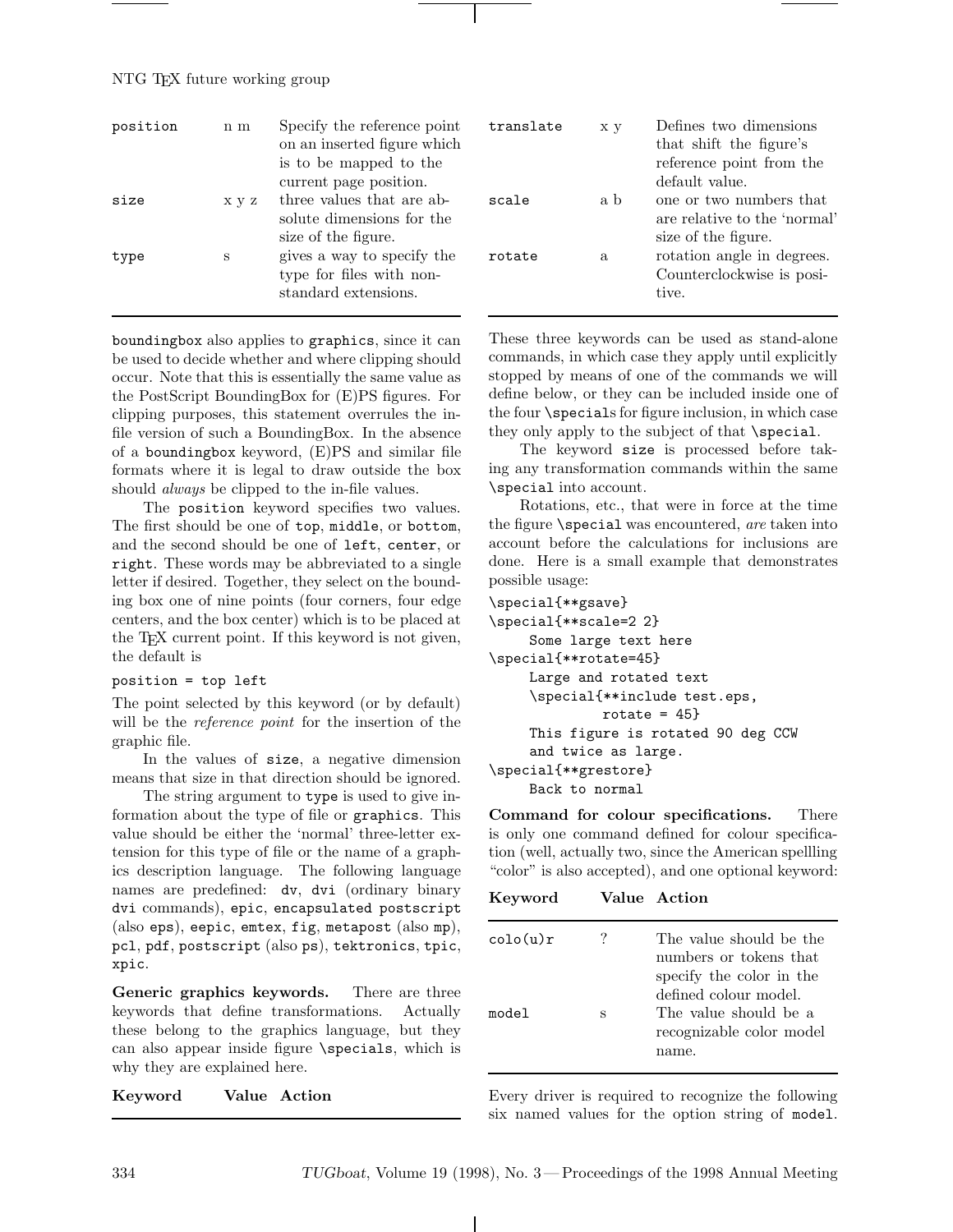These are the ones that define the four most commonly used colour models: rgb, cmyk, gray, (also known as grey) and mono (bitmap).

For all these predefined colour models, a colour is defined as one or more real numbers between 0 and 1. In the absence of a model keyword, drivers should take the following guess as default action: if there is one number in colour's value, the colour model is grey. If there are three numbers, the model is rgb, and if four, the model is cmyk. All other nonqualified values signify a syntax error.

**Commands for the in-line graphics language.**

First there are the commands that change the state of the graphics system's default values:

#### **Keyword Value Action**

| setlinejoin     | n             | Select method of joining          |
|-----------------|---------------|-----------------------------------|
| setlinecap      | n             | lines.<br>Selects the line ending |
|                 |               | method. One of butt,              |
|                 |               | round, square.                    |
| setdash         | offset values |                                   |
|                 |               | Select the dashing pattern        |
|                 |               | for drawing lines.                |
| setlinewidth    | $\mathbf{x}$  | Selects the line-width.           |
| setmiterlimit a |               | Sets the miter limit for          |
|                 |               | drawing.                          |
| setoverprint    | n             | Value is yes or no.               |
| setvisible      | n             | Value is yes or no.               |
|                 |               |                                   |

Note that the commands scale, translate, rotate and colour also belong to this category.

setvisible and setoverprint are supposed to compensate for overlays and underlays as well as for the background colour of the page (defined below in the section on paper settings).

Then there are commands that draw stuff:

| Keyword |  | Value Action |
|---------|--|--------------|
|---------|--|--------------|

| moveto  | x y | Moves the cursor position<br>to $(x,y)$ . |
|---------|-----|-------------------------------------------|
| lineto  | x y | Draws a line to $(x,y)$ .                 |
| curveto |     | x1 y1 x2 y2 x3 y3                         |
|         |     | Draws a Bézier curve                      |
|         |     | where $(x1,y1)$ and $(x2,y2)$             |
|         |     | are the control points and                |
|         |     | $(x3,y3)$ is the end-point.               |

All three commands draw relative to the current point, and in fact, they even move the driver's idea of 'current point' just like the regular DVI commands do. If this side-effect is undesirable, the commands should be part of an explicit drawing, which is defined and drawn with one of the following commands:

| Keyword      | Value Action                             |
|--------------|------------------------------------------|
| startgraphic | Indicates the beginning of<br>a graphic. |
| stopgraphic  | Analogously ends a<br>graphic.           |

Inside one of those explicit figures, the drawing commands do not actually draw anything. Instead, one of the following commands should be used:

**Keyword Value Action**

| newpath   | Discards any present paths<br>and start a new one. |
|-----------|----------------------------------------------------|
| closepath | Closes the current path.                           |
| stroke    | Draws all the lines with                           |
|           | the current selected pen.                          |
| clip      | Selects the current path as                        |
|           | the clipping path.                                 |
| fill      | Fills the current path with                        |
|           | the current selected color.                        |

Of course you are allowed to use the other commands too, and there might be intermixed text. Page breaks are not allowed though, since the entire graphics state will be restored to it's default state at the beginning of the page. Usage of these commands is analogous to PostScript.

Alternatively, the graphics state can be saved and restored explicitly, again as in PostScript:

**Keyword Value Action**

| gsave    | Saves the graphics state.<br>Position, current color,<br>current path, current clip-<br>ping path, current trans-<br>formation matrix, and the |
|----------|------------------------------------------------------------------------------------------------------------------------------------------------|
| grestore | current pen-type is saved.<br>Restores the graphics<br>state.                                                                                  |

**Commands for hyper-referencing.** There are not that many keywords explicitly involved with hyperlinks, since they can use the keyword id to mark either pages or locations within the document. The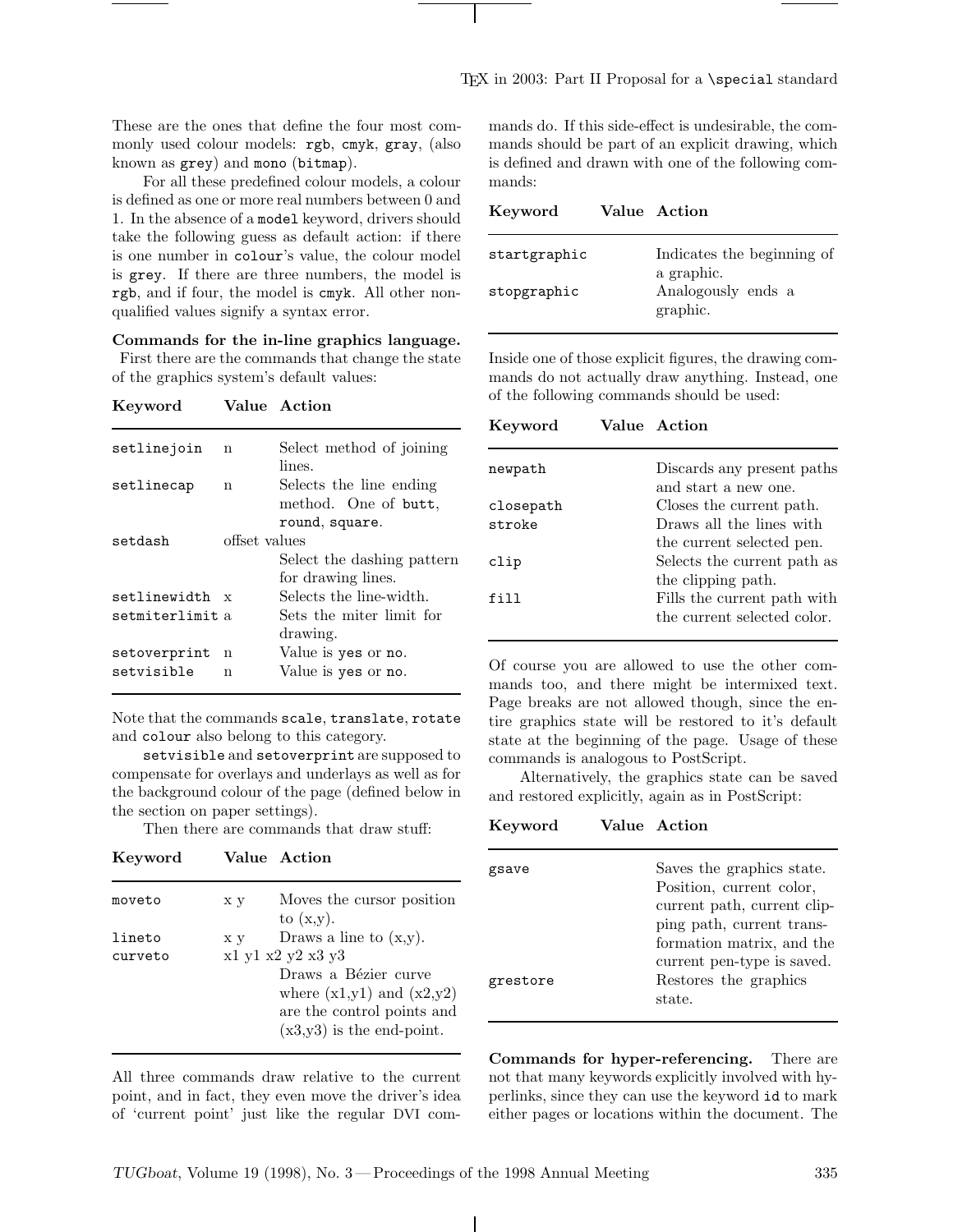link specification decides whether the specific id indicates a location marker or a page marker.

Linking re-uses the option keywords position, size, filename and type that are defined elsewhere in this paper.

| Keyword    |       | Value Action                                                                                                                                                                          |
|------------|-------|---------------------------------------------------------------------------------------------------------------------------------------------------------------------------------------|
| linktopage | n     | The name has to be defined<br>though an id elsewhere.                                                                                                                                 |
| linktoloc  | n     | The name has to be defined<br>though an id elsewhere.                                                                                                                                 |
| linkend    |       | Ends an HTML style link.                                                                                                                                                              |
| position   | n m   | Specify the reference point<br>of the link area.                                                                                                                                      |
| size       | x y z | Three dimensions that are<br>width, height and depth of<br>the link area.                                                                                                             |
| filename   | S     | This is the URL for the<br>case of an external file<br>link.                                                                                                                          |
| type       | S     | Gives a way to specify the<br>type for files with non-<br>standard extensions. The<br>value should be the 'nor-<br>mal' three-letter extension<br>for this type (like pdf or<br>dvi). |

|                                   |  |  | The value of size, if available, gives the borders of |  |
|-----------------------------------|--|--|-------------------------------------------------------|--|
| the 'clickable area'. An example: |  |  |                                                       |  |

```
\special{**id=1}This is a
\special{**linktoloc=1,
   size=16pt 6pt 1pt}link.
```
If size is not explicitly given, linkto... functions analogous to the HTML style syntax, and linkend is used to stop the area. Here is an example of the this approach:

```
\special{**id=1}This is a
    \special{**linktoloc 1}link%
    \special{**linkend}.
```
It is a syntax error to end a link with linkend if that link was started with an explicit size, and the entire link specification will be ignored by the driver.

It is not an error if there is a line or even line break in the case that is supposed to end with linkend. These cases have to be handled correctly by the driver (the clickable area will probably have to be split into separate parts).

**Commands for meta-information.** A number of keywords is available to pass information to the processing application. This information can be used to fill  $\langle meta \rangle$  tags or for debugging purposes.

| Keyword  |       | Value Action                                                      |
|----------|-------|-------------------------------------------------------------------|
| info     | n     | Value can be either meta,<br>debug, or comment.                   |
| title    | S     | Name of the current docu-<br>ment.                                |
| subject  | S     | Subject of the document.                                          |
| author   | S     | The (probably human)<br>author.                                   |
| creator  | S     | The generating program.                                           |
| version  | S     | Version information.                                              |
| keywords | S     | Keywords for this docu-<br>ment.                                  |
| abstract | S     | Short abstract for this<br>document.                              |
| filename | S     | Original filename.                                                |
| lineno   | a     | Records original line num-<br>ber in source.                      |
| charno   | a     | Records character location<br>in line.                            |
| byteno   | a     | Records location in file.                                         |
| date     | a b c | Date in a fixed format (dd<br>mm yyyy).                           |
| time     | a b   | Generation time in fixed<br>(hh mm) format, assumed<br>to be GMT. |

The meanings should be clear from the names. These commands can all be used inside of any other \special in this same group, and they can be used in the optional part of the three figure file inclusion \specials and as part of the linktoloc and linktopage commands if they refer to an external file, where they can be used to request a specific version of a file. (The driver does not have to honour these latter cases in order to comply, but it is required to give the usual warning about failing to process the \special entirely).

**Handling paper.** Device initialization can be a complicated business, so it will usually require the language keyword as well (see below), but some of the more common keywords can be defined without problems. Paper is fairly simple. There are two commands available, paper and screen.

#### **Keyword Value Action**

| paper    | S | Paper form name.        |
|----------|---|-------------------------|
| screen   | S | Screen form name.       |
| height   | X | Paper or screen height. |
| width    | у | Paper or screen width.  |
| colo(u)r | ? | The value should be the |
|          |   | numbers or tokens that  |